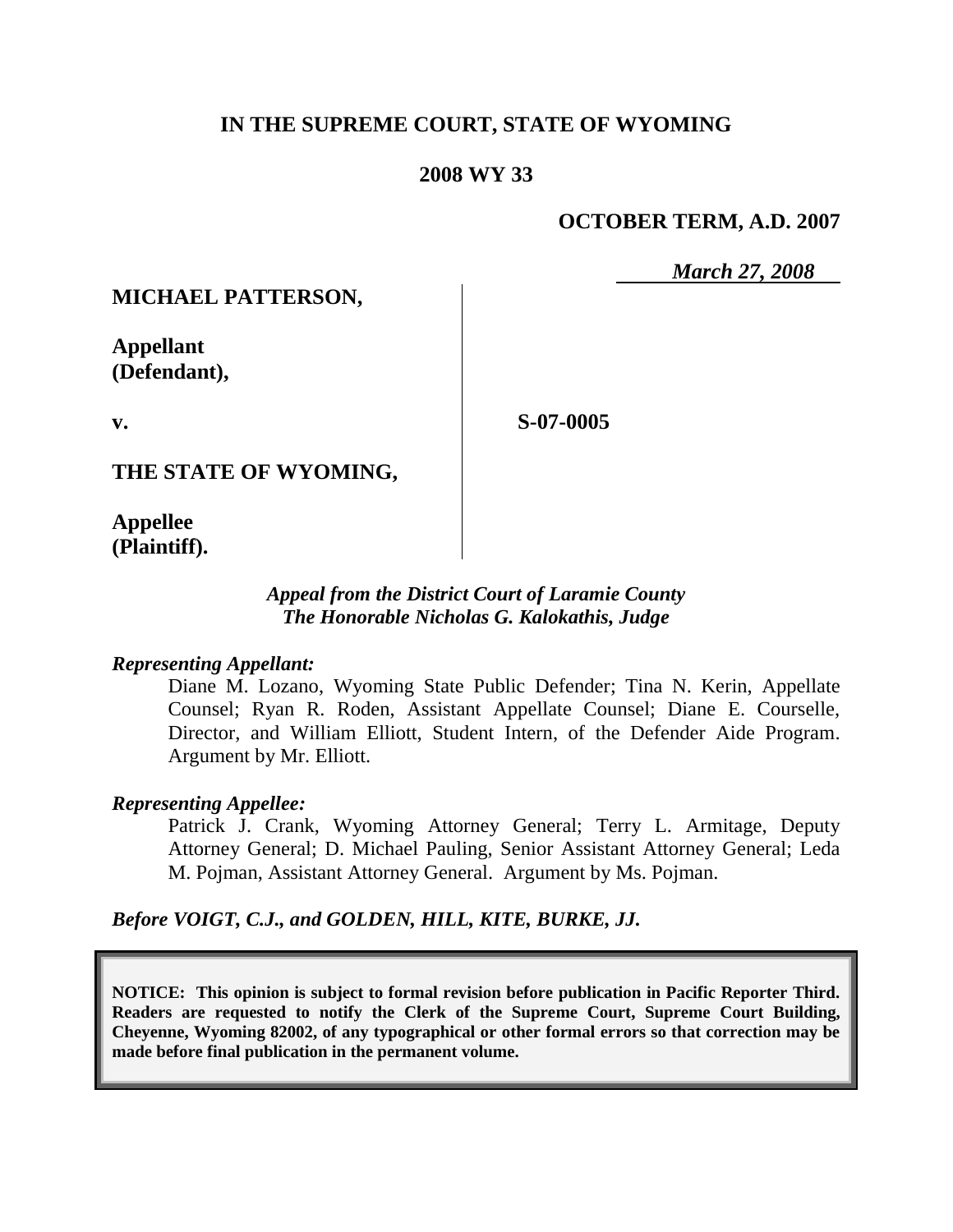**GOLDEN**, Justice.

[¶1] Michael Patterson appeals his conviction of being an accessory before the fact to  $\frac{1}{\sqrt{1-\frac{1}{\sqrt{1-\frac{1}{\sqrt{1-\frac{1}{\sqrt{1-\frac{1}{\sqrt{1-\frac{1}{\sqrt{1-\frac{1}{\sqrt{1-\frac{1}{\sqrt{1-\frac{1}{\sqrt{1-\frac{1}{\sqrt{1-\frac{1}{\sqrt{1-\frac{1}{\sqrt{1-\frac{1}{\sqrt{1-\frac{1}{\sqrt{1-\frac{1}{\sqrt{1-\frac{1}{\sqrt{1-\frac{1}{\sqrt{1-\frac{1}{\sqrt{1-\frac{1}{\sqrt{1-\frac{1}{\sqrt{1-\frac{1}{\sqrt{1-\frac{1}{\sqrt{1-\frac{1}{\sqrt{1-\frac{1}{\sqrt{1-\frac{1$ for being an accessory and that the jury was improperly instructed on the elements of second degree murder. Finding Patterson"s arguments to be without merit, we affirm.

#### **ISSUES**

[¶2] Patterson presents two issues for review by this Court:

I. Was the evidence convicting Mr. Patterson of accessory before the fact to second-degree murder insufficient because the State failed to establish that Mr. Patterson knowingly aided or abetted another person in the commission of the crime of second degree murder as there was no evidence that Mr. Patterson contributed to, shared in the intent to commit, or encouraged the acts of the unidentified principle which caused Mr. Blankenship"s death?

II. Was the jury incorrectly instructed as to the elements of second-degree murder, specifically since the court provided instructions defining "purposely" and "maliciously" that left doubt as to under what circumstances second-degree murder could be found to have been committed and what circumstances amounted to the lesser-included offense of voluntary manslaughter?

Wyo. Stat. Ann. § 6-2-104. Murder in the second degree; penalty.

Whoever purposely and maliciously, but without premeditation, kills any human being is guilty of murder in the second degree, and shall be imprisoned in the penitentiary for any term not less than twenty (20) years, or during life.

<sup>&</sup>lt;sup>1</sup> Wyo. Stat. Ann. § 6-1-201. Accessory before the fact.

<sup>(</sup>a) A person who knowingly aids or abets in the commission of a felony, or who counsels, encourages, hires, commands or procures a felony to be committed, is an accessory before the fact.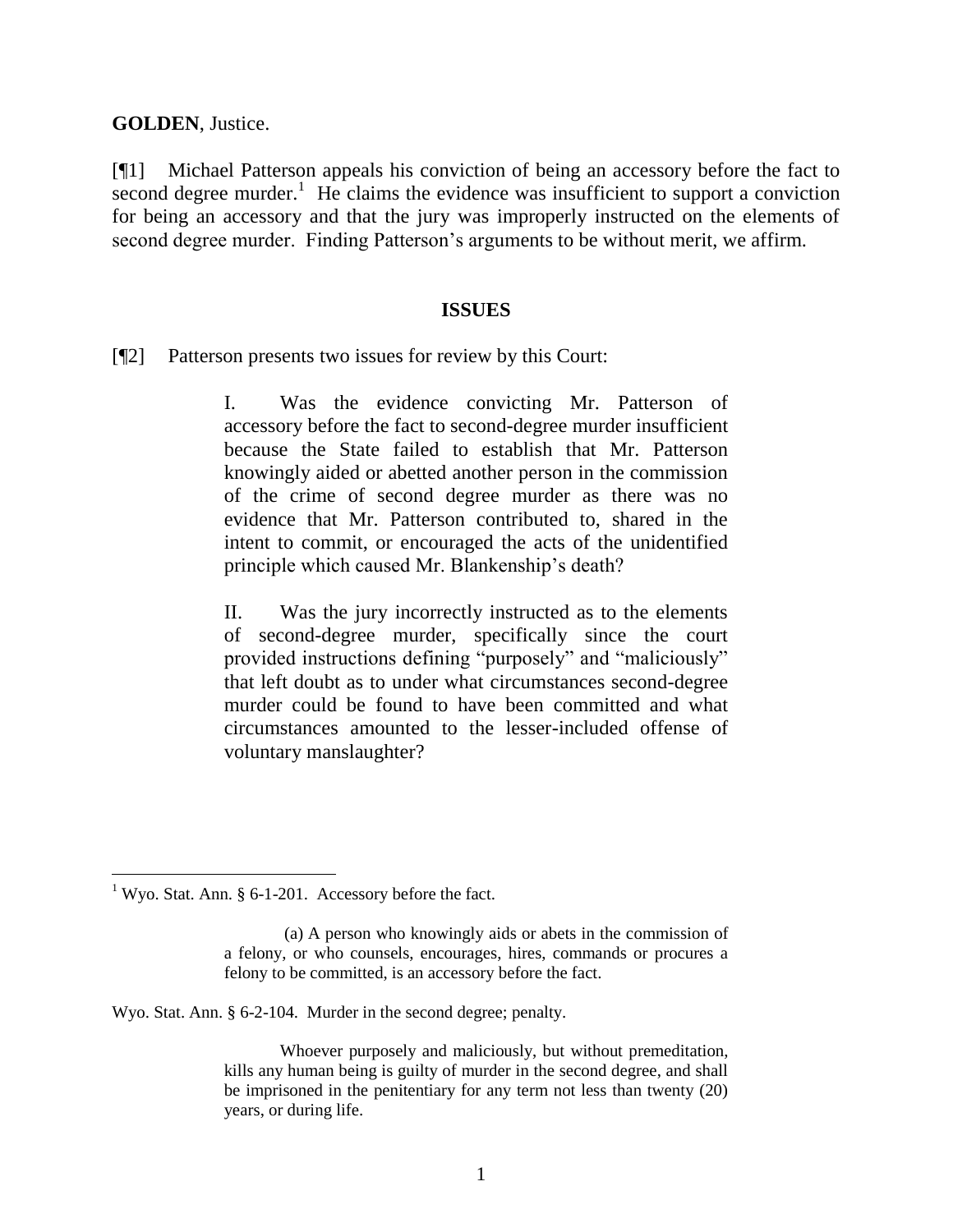# **FACTS<sup>2</sup>**

[¶3] This case stems from a street brawl that resulted in the death of James Blankenship. On September 17 and the early morning hours of September 18, 2005, Patterson had been out partying with Ronterral Clark, among others. Eventually, he and some other friends ended up at Ronterral"s house. Ronterral"s brother, Urich Clark, had an ongoing feud with a man named Kelly Burroughs. Urich and Burroughs had set up a confrontation at a local convenience store. Ronterral found out about the impending fight and decided to go help his brother out. Patterson and his friends decided to go along, also to back up Urich if needed.

[¶4] As it happened, numerous men from both Burroughs" side and Urich"s side showed up at the convenience store. Blankenship was one of the men on Burroughs' side. Once both Burroughs and Urich arrived at the convenience store, a free-for-all brawl amongst all the men erupted. At some point in the brawl, Patterson was seen choking Blankenship as Blankenship lay on the ground. Patterson was yelling at Blankenship that he was going to kill him. Ronterral testified he pulled Patterson off Blankenship and told Patterson that they should "stomp" Blankenship. Even before Ronterral had completed pulling Patterson off Blankenship, a third, unidentified, man began repeatedly "stomping" Blankenship in the head. Patterson and Ronterral joined him and simultaneously kicked Blankenship in the torso. Blankenship was lying on the ground through the entire attack and did not fight back in any way.

[¶5] Blankenship was lying unconscious on the ground when one of Burroughs" men saw Patterson, Ronterral and the third, unidentified, man "stomping" on Blankenship. He ran over, pushed one of the men away from Blankenship, and threw himself over Blankenship's body. The fight seems to have broken up shortly thereafter and everyone scattered. The convenience store clerk called the police and when the police arrived they found Blankenship lying unconscious on the ground. Blankenship ultimately died of head injuries.

[¶6] The coroner testified at trial that Blankenship was approximately six feet tall and 137 pounds. The only life threatening injuries suffered by Blankenship were to his head. The coroner reported markings on the side of Blankenship"s face consistent with shoe prints. The other side of Blankenship"s head had non-specific abrasions and diffused bruising, i.e., road rash type injuries. The coroner testified that, based on the observable head injuries, Blankenship was kicked and stomped at least five to ten times in the head. The coroner opined that the cause of Blankenship's death was "probably a combination

 $2$  As per our usual protocol on review, the evidence favoring the State is accepted as true and the evidence in conflict therewith is entirely left out of consideration. The State is given the benefit of those inferences which may be fairly and reasonably drawn from the evidence. *Kelly v. State*, 2007 WY 45, ¶ 11, 153 P.3d 926, 929 (Wyo. 2007); *Mendoza v. State*, 2007 WY 26, ¶ 3, 151 P.3d 1112, 1113 (Wyo. 2007); *Jones v. State*, 2007 WY 45, ¶ 11, 132 P.3d 162, 165 (Wyo. 2006).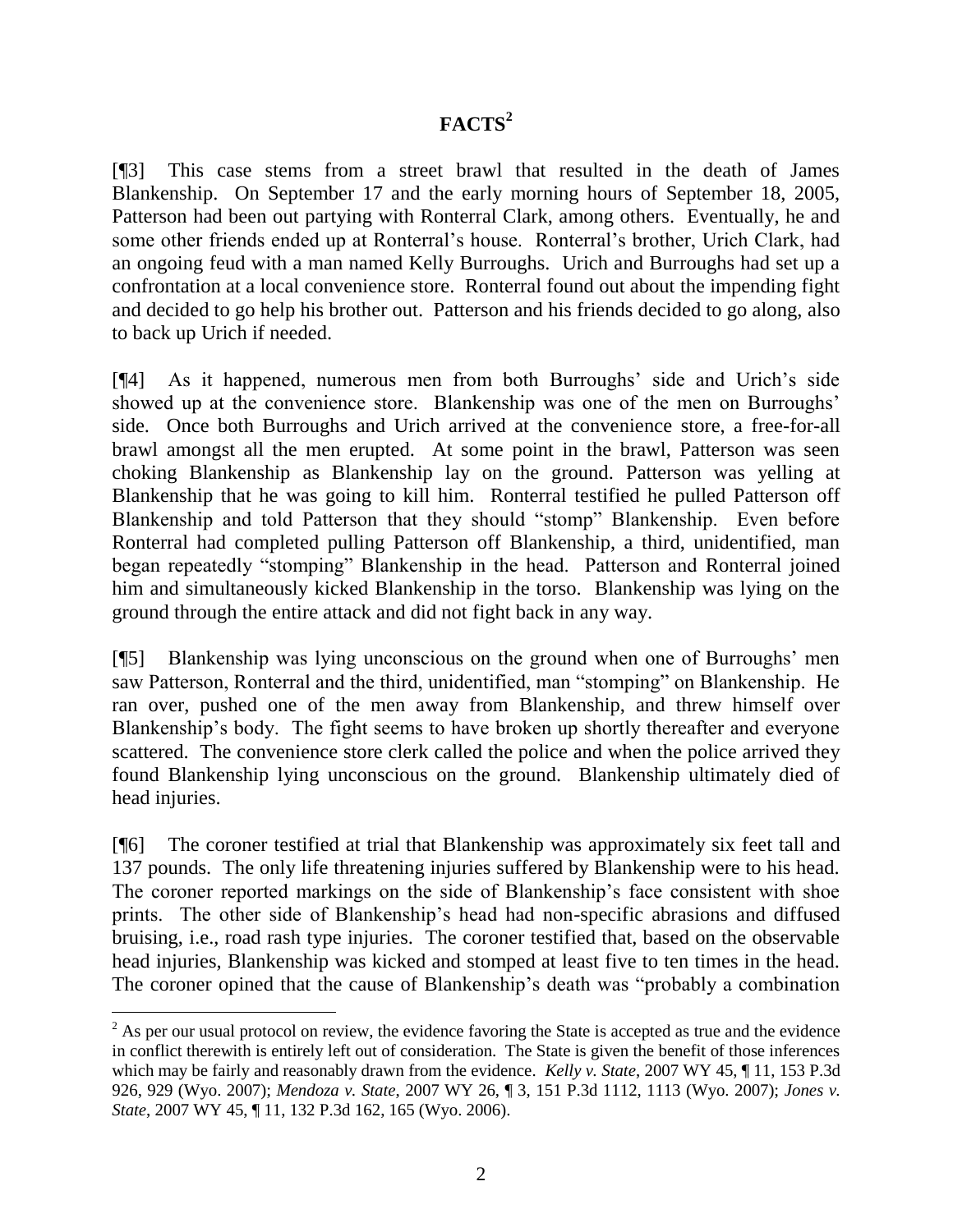of kicks and stomps to the left side of the head with the right side being down on a relatively firm surface."

[¶7] Patterson was eventually tracked down and charged with being an accessory before the fact in the "stomping" death of Blankenship. Patterson was convicted after a jury trial.

## **DISCUSSION**

[¶8] In order to convict Patterson of being an accessory before the fact to second degree murder, the State first had to prove beyond a reasonable doubt that a second degree murder had been committed (albeit by an unknown assailant). *See generally Black v. State*, 2002 WY 72, ¶ 53, 46 P.3d 298, 308 (Wyo. 2002); *Fales v. State*, 908 P.2d 404, 408 (Wyo. 1995). Consequently, we will discuss Patterson"s second issue first. In his second issue, Patterson challenges the jury instructions on the ground that they did not clearly distinguish between the elements of second degree murder and the lesserincluded offense of voluntary manslaughter.

[¶9] Patterson did not object to any of the jury instructions before they were given to the jury. Any objections are thus deemed waived pursuant to W.R.Cr.P. 30.<sup>3</sup> Patterson requests, however, this Court exercise its discretion to review his claim of allegedly improper jury instructions for plain error. W.R.Cr.P. 52(b), W.R.A.P. 9.05. Under the facts and circumstances of this appeal, we decline to do so.

[¶10] Failure to instruct properly on an element of a crime does not constitute plain error where evidence of the defendant's guilt is overwhelming. *Iseli v. State*, 2007 WY 102, 9, 160 P.3d 1133, 1136 (Wyo. 2007); *Siler v. State*, 2005 WY 73, ¶ 44, 115 P.3d 14, 36 (Wyo. 2005); *Lapp v. State*, 2004 WY 142, ¶ 10, 100 P.3d 862, 865 (Wyo. 2004); *Wilson v. State*, 14 P.3d 912, 916 (Wyo. 2000). Second degree murder is defined by Wyo. Stat. Ann. § 6-2-104 (LexisNexis 2007): "[w]hoever purposely and maliciously, but without premeditation, kills any human being is guilty of murder in the second degree." The most pertinent focal point of Patterson"s argument on appeal is the definition of "maliciously." The jury was instructed that ""[m]aliciously' means the state of mind in which an intentional act is done without legal justification or excuse. The term 'maliciously' conveys the meaning of hatred, ill will, or hostility toward another." Patterson argues this Court should redefine "maliciously" to require an act that is likely to

 $\overline{a}$ 

 $3$  W.R.Cr.P. 30, in pertinent part, reads:

No party may assign as error any portion of the charge or omission therefrom unless that party objects thereto before the jury is instructed, stating distinctly the matter to which the party objects and the grounds of objection.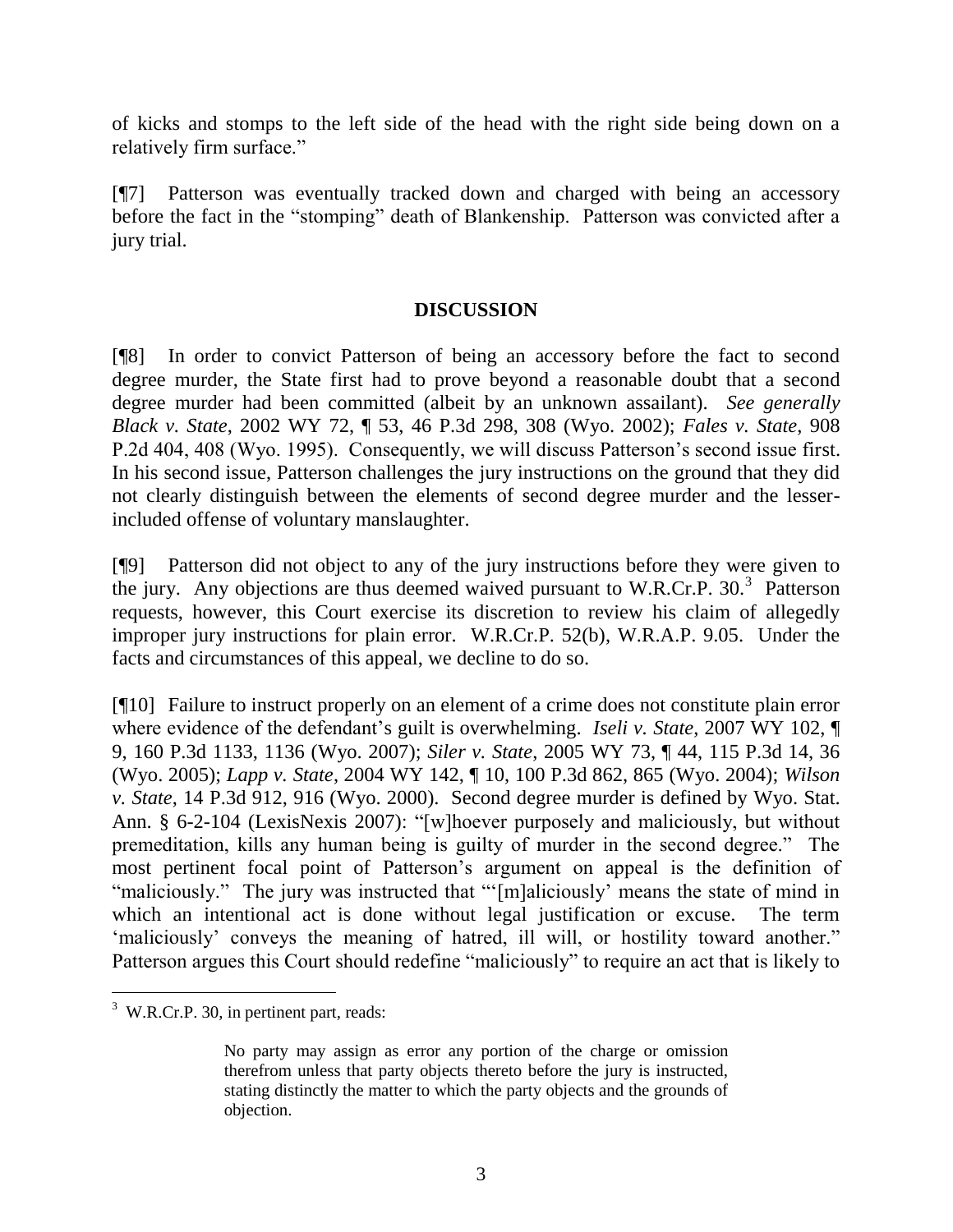be attended with dangerous or fatal consequences. Given the facts of this case, the requested modification is immaterial.

[¶11] The State presented overwhelming evidence of malice no matter which definition is used. Multiple men drove to the convenience store knowing a fight would take place. An unidentified assailant repeatedly and consistently stomped Blankenship"s head as the slightly built Blankenship was lying on the ground and of no threat to anyone. The stomping continued even after Blankenship was rendered unconscious. These facts unmistakably support a finding that the stomping of Blankenship"s head was done maliciously even under Patterson"s proposed definition. We therefore need not engage in the exercise of reviewing further for plain error.

## *Sufficiency of the evidence*

[¶12] Patterson does not dispute the facts per se. Instead, he claims that his actions the night of Blankenship"s death do not equate to aiding and abetting second degree murder. He argues he was "only" kicking Blankenship in the torso. His argument continues that since Blankenship died of head injuries, and he never kicked Blankenship in the head, he "never participated in the acts that resulted in the accomplishment or success of the criminal venture – specifically, he did not participate in the acts which led to the injuries causing Mr. Blankenship"s death."

[¶13] Unsurprisingly, we disagree. Accomplice liability is inherently derivative because the accomplice does not directly perform the acts constituting the substantive crime. An accessory before the fact is someone who "knowingly aids or abets in the commission of a felony, or who counsels, encourages, hires, commands or procures a felony to be committed." Wyo. Stat. Ann. § 6-1-201(a) (LexisNexis 2007). In this case, Patterson was specifically charged with "aiding and abetting." Certainly, merely being a neutral presence at a crime scene does not constitute aiding and abetting. Rather, as the jury properly was instructed, "[t]he State must prove that the defendant knowingly associated himself with the crime in some way as a participant – someone who wanted the crime to be committed – and not as a mere spectator." As we have explained:

> To convict a person of aiding and abetting, it must be proved that the crime was committed by someone and that the aider and abettor associated himself with and participated in the accomplishment and success of the criminal venture. *Fales v. State*, 908 P.2d 404, 408 (Wyo. 1995); *Jones v. State*, 902 P.2d 686, 693 (Wyo. 1995). We also held in *Edge v. State*, 647 P.2d 557, 560 (Wyo. 1982), that it is not necessary to prove that each defendant did that which was necessary to establish each element of an offense but that it is sufficient to